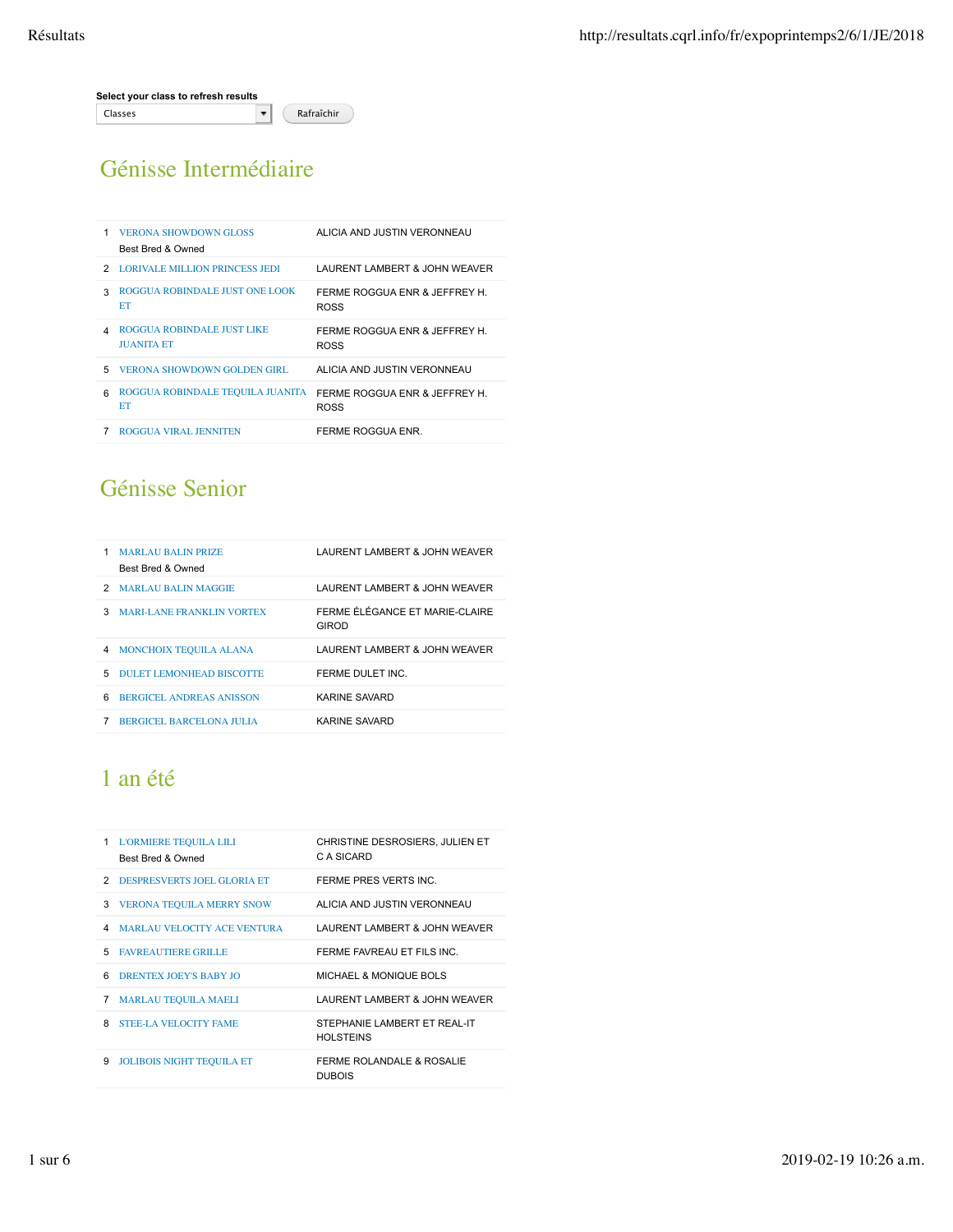# 1 an junior

|    | <b>L'ORMIERE TEQUILA ROXE</b><br><b>Best Bred &amp; Owned</b> | CHRISTINE DESROSIERS, JULIEN ET<br>C A SICARD    |
|----|---------------------------------------------------------------|--------------------------------------------------|
|    | 2 DRENTEX REWARD STEAM                                        | MICHAEL & MONIQUE BOLS                           |
| з  | MARLAU VELOCITY FABIOLA                                       | S LAMBERT/J LAMBERT/L LAMBERT/J<br><b>WEAVER</b> |
| 4  | <b>GUIMONDALE LADD SWEET DREAM</b>                            | <b>DESFORTIER JERSEY</b>                         |
| 5. | <b>STEE-LA PREMIER ARRY</b>                                   | STÉPHANIE LAMBERT                                |
| ี  | DRENTEX COLTON SYDNEY                                         | FERME GODSTAR JERSEY                             |

# 1 an intermédiaire

| 1 WILLOW CREEK INVIGORATE DESIGN | LAURENT LAMBERT & JOHN WEAVER |
|----------------------------------|-------------------------------|
| 2 BRENBE VERBATIM LACEY          | FERME ROGGUA ENR.             |

# 1 an senior

|   | <b>CLASSY DOREEN JOEL ET</b>                     | FERME SS KENNEBEC.                                              |
|---|--------------------------------------------------|-----------------------------------------------------------------|
| 2 | <b>MARLAU TEQUILA VOLKA</b><br>Best Bred & Owned | LAURENT LAMBERT & JOHN WEAVER                                   |
| 3 | DULET JOEL BRIANNA ET                            | FERME DULET INC.                                                |
|   | <b>DRENTEX GUNMAN KATE</b>                       | MICHAEL & MONIQUE BOLS                                          |
| 5 | <b>MAUGHLIN TEOUILA EXCITEMENT</b>               | L. LAMBERT. J. WEAVER. FERME<br>BEAUDOIN. FERME BERTCO. J. CÔTÉ |
| ี | <b>LPL MOORE JOSÉE</b>                           | FFRME JPL SENC                                                  |

# Bannière d'éleveur junior

|   | <b>MARLAU</b>                           | MARLAU                                         |
|---|-----------------------------------------|------------------------------------------------|
| 2 | MICHAEL & MONIQUE BOLS (DRENTEX)        | <b>MICHAEL &amp; MONIQUE BOLS</b><br>(DRENTEX) |
|   | ALICIA AND JUSTIN VERONNEAU<br>(VERONA) | ALICIA AND JUSTIN VERONNEAU<br>(VERONA)        |
|   | FERME ROGGUA ENR (ROGGUA)               | FERME ROGGUA ENR (ROGGUA)                      |

# Bannière d'exposant junior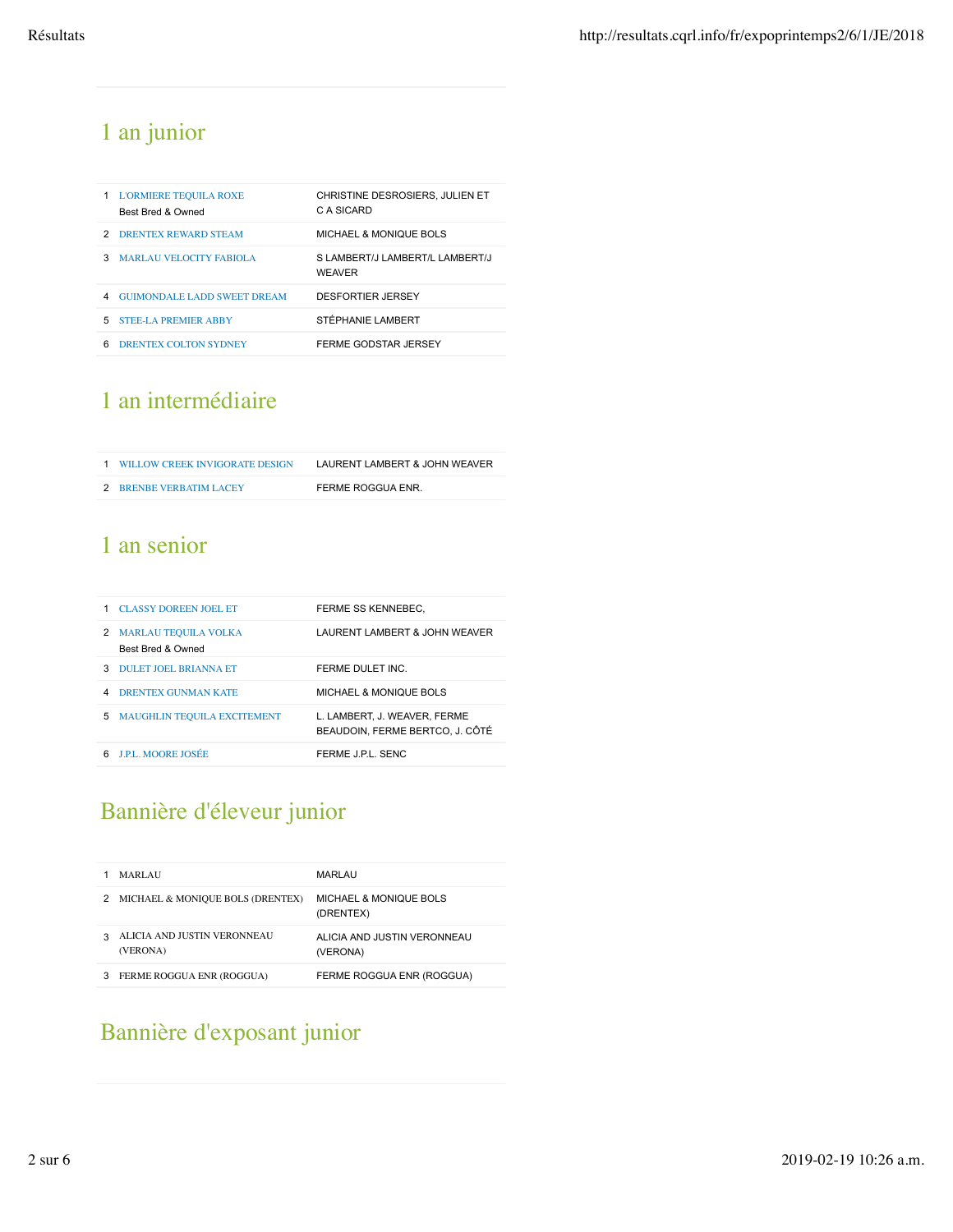2 ALICIA AND JUSTIN VERONNEAU ALICIA AND JUSTIN VERONNEAU

3 MICHAEL & MONIQUE BOLS MICHAEL & MONIQUE BOLS

# Troupeau d'éleveur junior

| <b>MARLAU I</b><br>1 | <b>MARLAU I</b>  |
|----------------------|------------------|
| 2 MARLAUH            | <b>MARLAU II</b> |
| <b>DRENTEX</b><br>3  | <b>DRENTEX</b>   |
| <b>VERONA</b><br>4   | <b>VERONA</b>    |
| ROGGUA<br>5.         | <b>ROGGUA</b>    |

### Championne Junior

1 L'ORMIERE TEQUILA ROXE CHRISTINE DESROSIERS, JULIEN ET C A SICARD

### Championne Junior de réserve

| 1 L'ORMIERE TEQUILA LILI | CHRISTINE DESROSIERS, JULIEN ET |
|--------------------------|---------------------------------|
|                          | C A SICARD                      |

# Mention Honorable Junior

1 DESPRESVERTS JOEL GLORIA ET FERME PRES VERTS INC.

# Meilleurs taureaux (junior)

| 1 TOWER VUE PRIME TEOUILA-ET | TOWER VUE PRIME TEQUILA-ET |
|------------------------------|----------------------------|
| 2 GUIMO JOEL ET              | GUIMO JOEL ET              |
| 3 AHLEM BALIN-ET             | AHLEM BALIN-ET             |

# 2 ans junior 2 ans junior

| LOOKOUT SHADY LADY 2<br>1.                  | FERME DU VERGER      |
|---------------------------------------------|----------------------|
| 2 CABEROY BEST OF MATT<br>Best Bred & Owned | LES ELEVAGES CABEROY |
| <b>JOSCLAUD CAJUN SPICE</b><br>- Best udder | FERME JOSCLAUD       |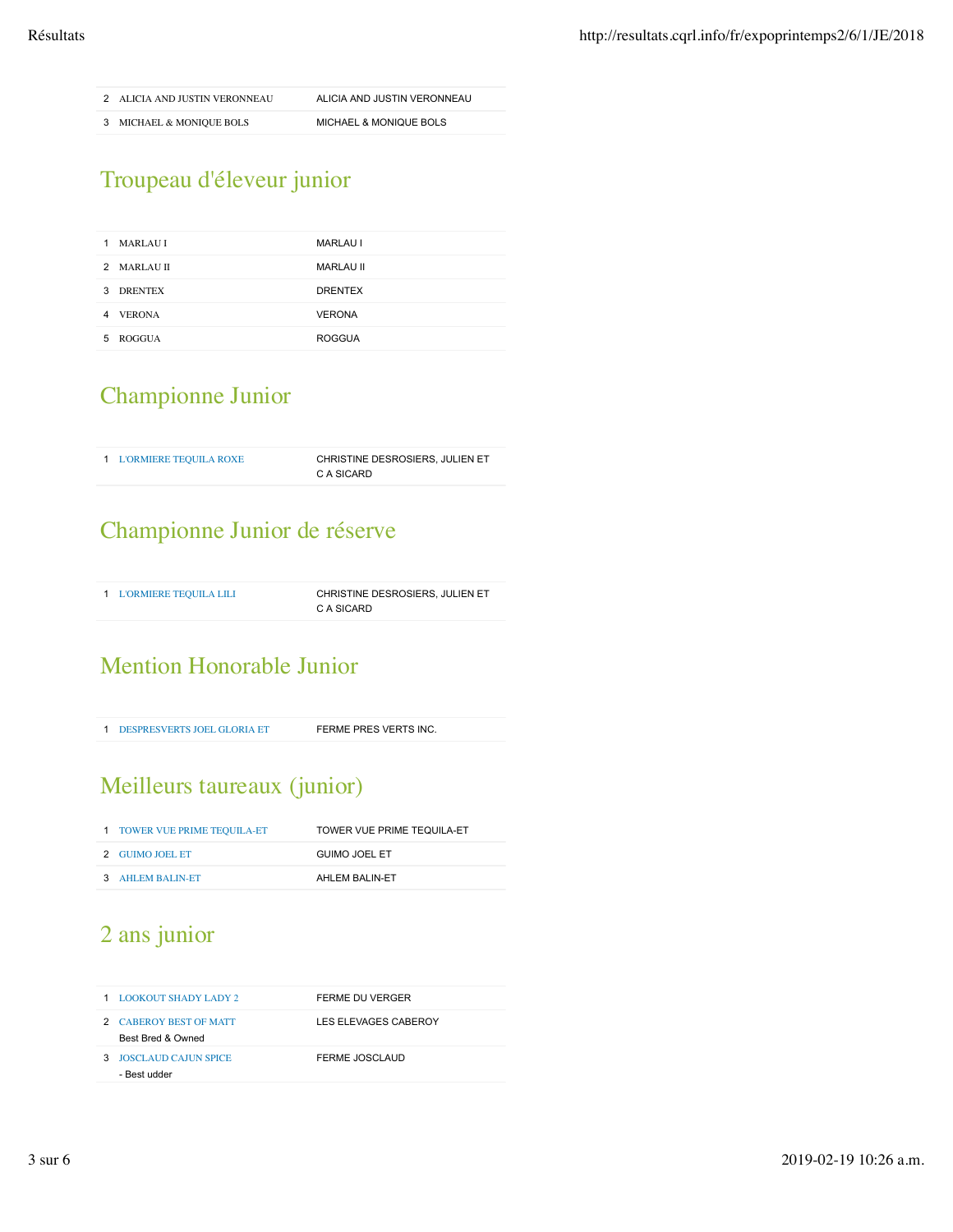#### 2 ans senior 2 ans senior

1 DRENTEX RBR PIPPA - Best udder Best Bred & Owned MICHAEL & MONIQUE BOLS

# 3 ans junior 3 ans junior

| <b>DRENTEX RBR VIOLA</b><br>- Best udder Best Bred & Owned | <b>MICHAEL &amp; MONIQUE BOLS</b>     |
|------------------------------------------------------------|---------------------------------------|
| 2 MARBRO PREMIER EZRA                                      | FERME FRANKSTYLE ET FERME<br>KAROBERT |
| <b>GODSTAR PAM PREMIER</b>                                 | FERME GODSTAR JERSEY                  |

### 3 ans senior 3 ans senior

| 1 DRENTEX ROBBIE'S BELLE       | MICHAEL & MONIQUE BOLS |
|--------------------------------|------------------------|
| - Best udder Best Bred & Owned |                        |
| 2 BERGICEL CAVALIA LA TUEUSE   | KARINE SAVARD          |

### Championne intermédiaire

1 DRENTEX ROBBIE'S BELLE MICHAEL & MONIQUE BOLS

### Championne intermédiaire de réserve

1 DRENTEX RBR PIPPA MICHAEL & MONIQUE BOLS

# Mention Honorable intermédiaire

1 DRENTEX RBR VIOLA MICHAEL & MONIQUE BOLS

#### 4 ans

0 1 GENESIS EXCITATION HANNAH - Best udder C. DESROSIERS,J & C SICARD, ET P. BOULET

#### 5 ans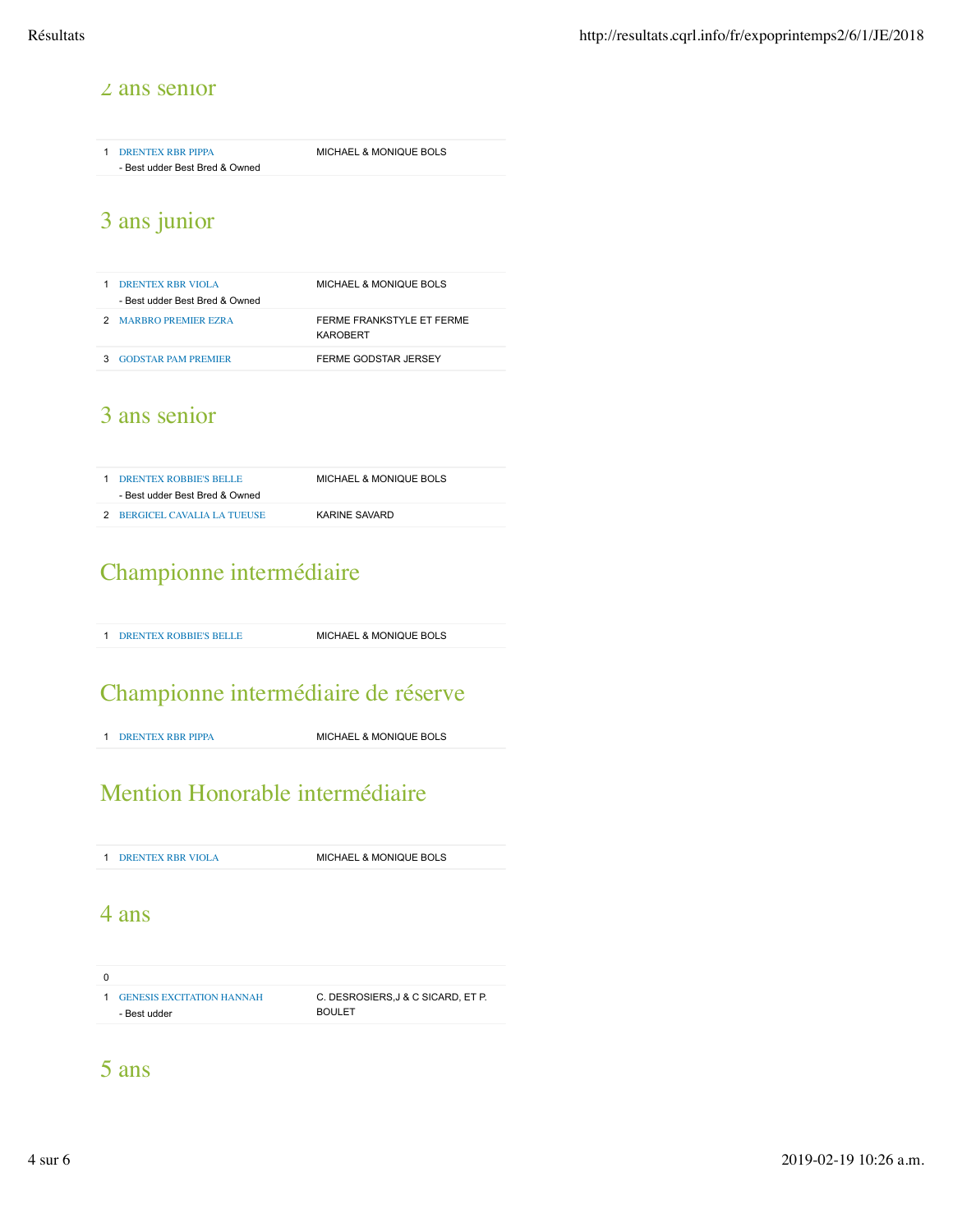1 SPRING VIEW VERB STARLETT - Best udder FERME DULET INC.

#### Vache adulte

# Progéniture de mère

### Troupeau d'éleveur

1 DRENTEX DRENTEX

### Bannière d'éleveur

|   | MICHAEL & MONIQUE BOLS (DRENTEX) | <b>MICHAEL &amp; MONIQUE BOLS</b><br>(DRENTEX) |
|---|----------------------------------|------------------------------------------------|
| 2 | <b>MARLAU</b>                    | MARLAU                                         |
|   | KARINE SAVARD (BERGICEL)         | KARINE SAVARD (BERGICEL)                       |

# Bannière d'exposant

| 1 MICHAEL & MONIOUE BOLS        | <b>MICHAEL &amp; MONIQUE BOLS</b> |
|---------------------------------|-----------------------------------|
| 2 LAURENT LAMBERT & JOHN WEAVER | LAURENT LAMBERT & JOHN WEAVER     |
| 3 FERME DULET INC.              | FERME DULET INC.                  |

# Grande Championne

| <b>1 GENESIS EXCITATION HANNAH</b> | C. DESROSIERS, J & C SICARD, ET P. |
|------------------------------------|------------------------------------|
|                                    | <b>BOULET</b>                      |

### Grande Championne de réserve

1 DRENTEX ROBBIE'S BELLE MICHAEL & MONIQUE BOLS